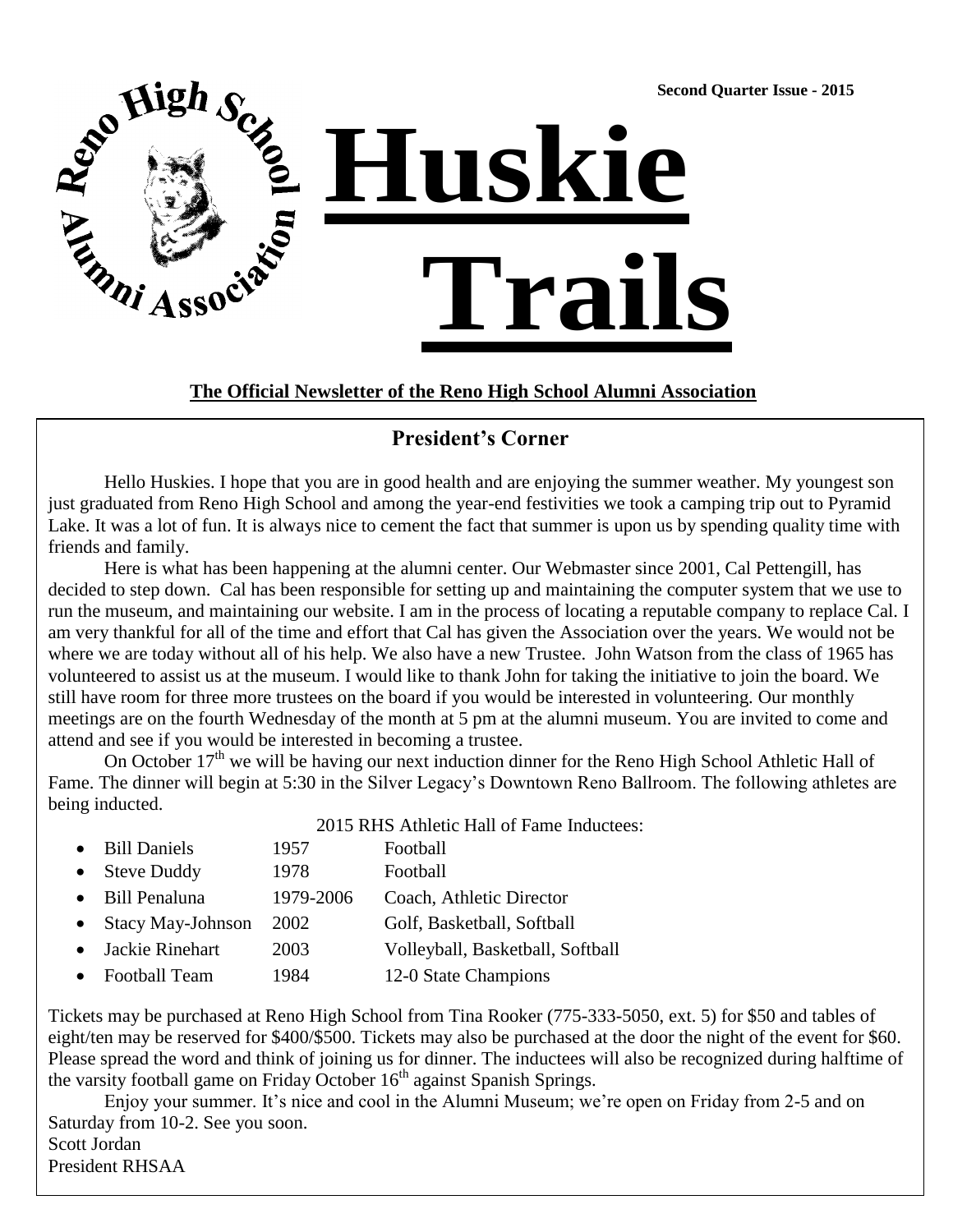# **AROUND THE RHS CAMPUS**

- 1. Class of 2015 statistics: 320 graduates, 112 Honors diploma candidates, 117 Honor Society members, 4 National Merit Finalists, 1 Presidential Scholar, 6 students have maintained a 4.0 or above all four years, and 12 students have perfect attendance.
- 2. RHS varsity baseball team captured the fourth straight Regional title but lost in the state competition. Senior **Cooper Krug** was named Most Valuable Player of the Year for Northern Nevada Division 1 and **Matt Lawn** was named Pitcher of the Year.
- 3. Academic Olympics Teams finished  $2^{nd}$  in the regional tournament.
- 4. The RHS Leadership program was recognized with the 2015 National Gold Council of Excellence Award.
- 5. **Sue Rodriguez**, Red House Project counselor, was awarded the Regional V Career and Tech Education Counselor of the Year.
- 6. Six Speech and Debate students will compete at the national tournament in Dallas, TX this summer.
- 7. FBLA (Future Business Leaders of America) won at state. Students compete in business inspired competition for prizes. RHS had 20 individual state winners.
- 8. Hydration stations were installed at school. The stations are designed to fill students' water bottles.
- 9. **Ellie Small** was named the High Desert Leagues' offensive player of the year in soccer.
- 10. The RGJ ran an article about **Tyler Hart** who landed perfect SAT and ACT scores. He also is the recipient of an RHS Alumni Scholarship and a National Merit Scholarship.
- 11. Sophomore ROTC Cadet **Alexander Cartlidge** received the RHS Alumni Leadership Award for his outstanding accomplishments.
- 12. After a serious knee injury, surgery, and physical therapy, senior **Alysse McMillen** was able to overcome these adversities and became an outstanding pole vaulter.

### **GOODBYE MOM (Joke)**

Hope this touches you the way it touched me!

 A young man shopping in a supermarket noticed a little old lady following him around. If he stopped, she stopped. Furthermore she kept staring at him. She finally overtook him at the checkout, and she turned to him and said, "I hope I haven't made you feel ill at ease; it's first that you look so much like my late son." He answered, "That's okay." She then said, "I know it's silly, but if you'd call out 'Goodbye, Mom' as I leave the store, it would make me feel so happy."

 She then went through the checkout, and as she was on her way out of the store, the man called out, "Goodbye, Mom."

 The little old lady waved and smiled back at him…. Pleased that he had brought a little sunshine into someone's day, he went to pay for his groceries. "That comes to \$121.85," said the clerk. "How come so much? I only bought 5 items. The clerk replied, "Yeah, but your Mother said you'd be paying for her things too."

*Bet you thought this was going to be a tear jerker*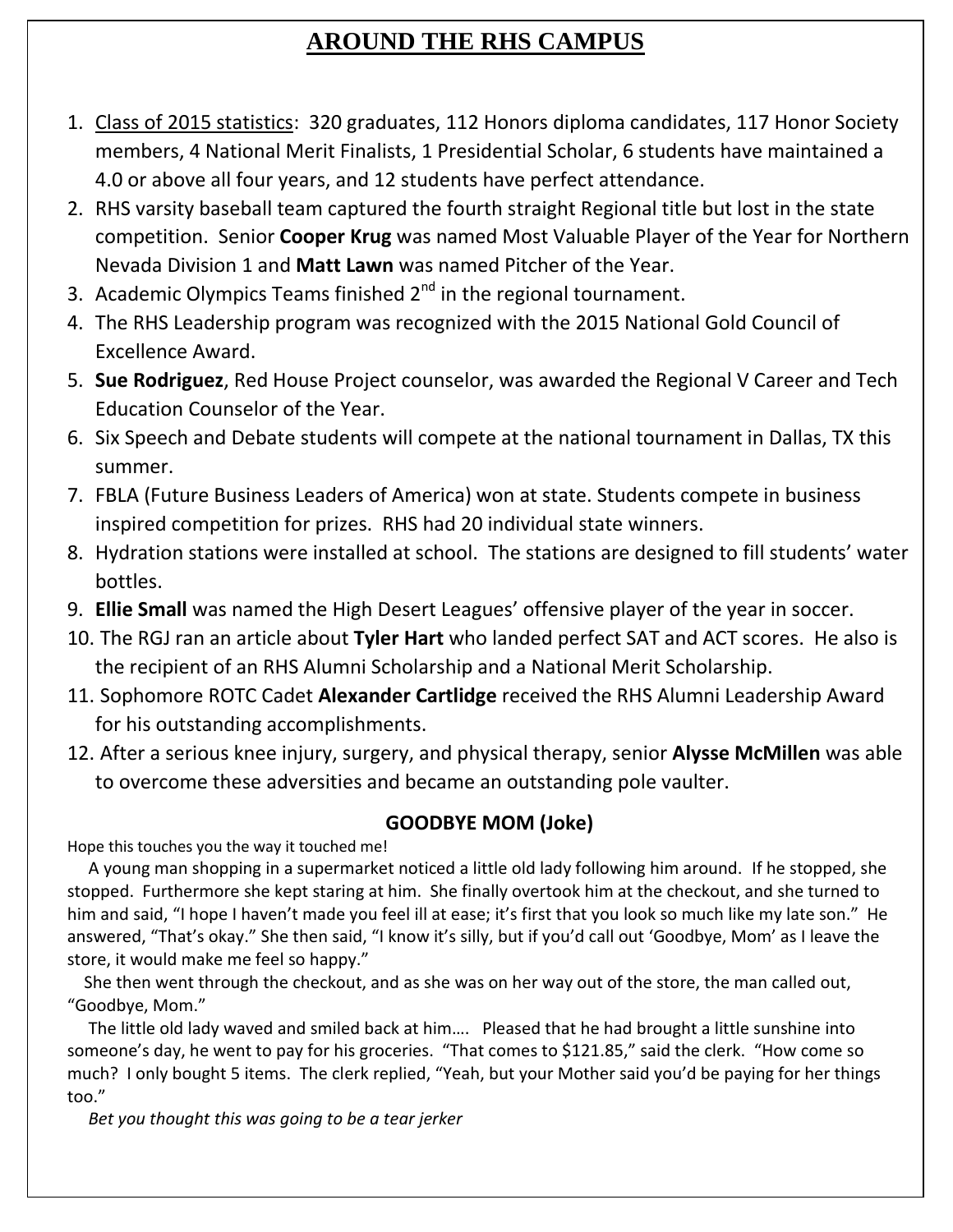# **2015 RHSAA SCHOLARSHIP WINNERS**



math, science, or creative writing. **Tyler Hart** – plans to attend Yale University and hopes to study



**Hannah Hoogs** – will be attending Colorado State University and never fire, and always believe in yourself, you can rise above those who try to put you down.  $\frac{1}{2}$ 



**Jeremy Smith** – plans to attend California Lutheran University, study Criminal Justice, and perhaps pursue a career with the FBI.



**Hannah Sweeney** – will attend the University of Nevada, Reno, major in Psychology, and hopes to become a therapist.

### **THE WESTOVER FAMILY SCHOLARSHIP**



**Mika Alvarez** was awarded the Pauline E. Westover Family Scholarship by Betty Jo Baker, Class of 1951, at the RHS Scholarship Night on May 20, 2015. Pauline Westover was an RHS graduate, Class of 1925, and became a renowned photographer. The RHSAA assists in the awarding of this scholarship for the Westover Foundation. Mika will be attending UNR majoring in Journalism.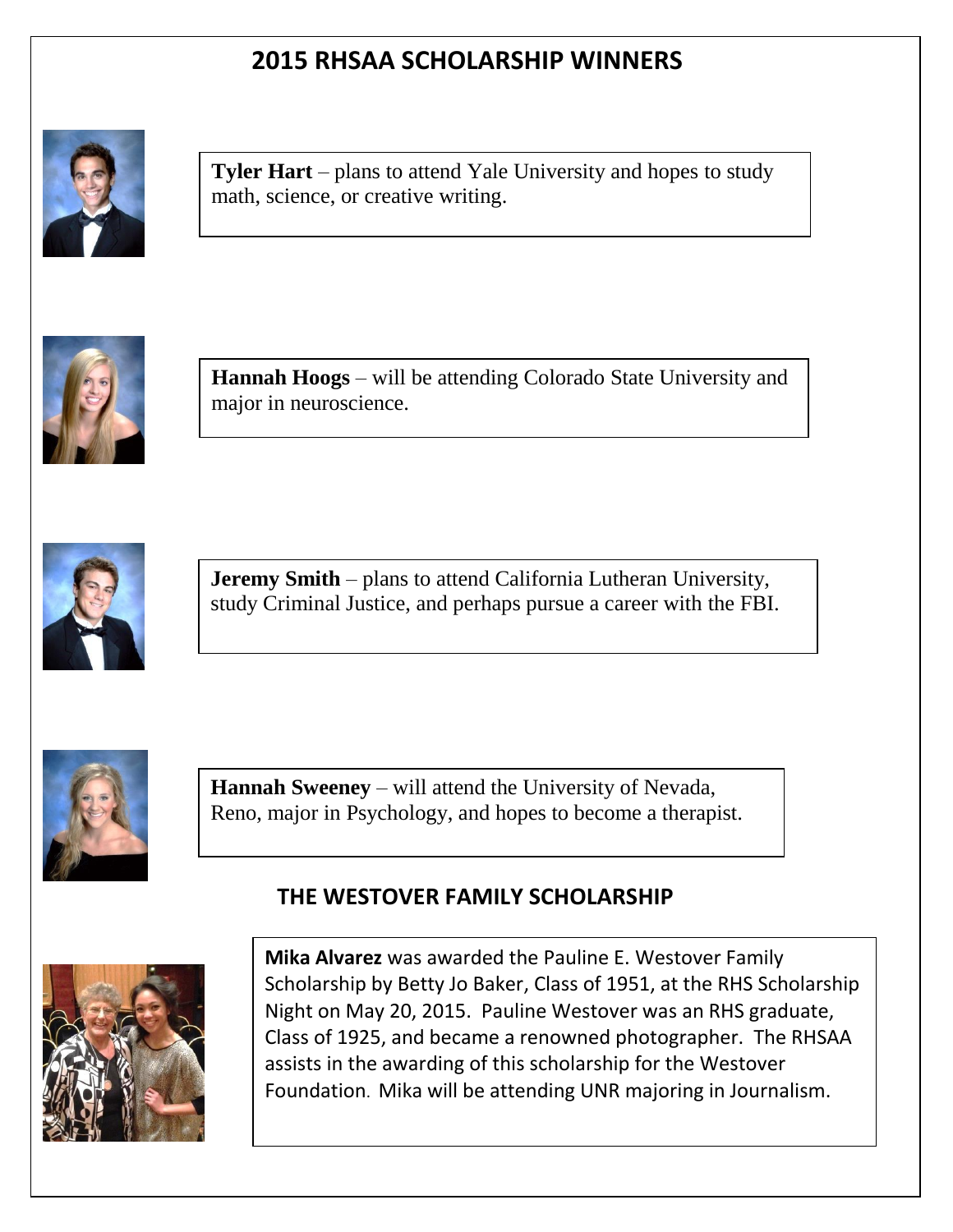# RFNO HIGH SCHO

### $\ddot{\phantom{0}}$ **Nevada Association of Student Councils (NASC**)

The elected officials of NASC met in the Reno High Alumni Center for their initial training/introduction to being a State Board Member. There were 17 young adults who represent every school, big and small, from the entire state. They help to foster and promote each student council, and in the process, impact every student in Nevada. Each student serves a one year term. They look for new ways to help Nevada's student councils achieve their own goals. The students loved the Alumni Center, and can't wait to come back next year. They were amazed at the history and memorabilia found in the museum. It was the perfect meeting place for these future leaders.

### **THE SCHEDULE OF 2015 CLASS REUNIONS**

| $2005 - 10$ Years | Sara Murphy                | 775-790-7145 | Sep 19, 2015    |
|-------------------|----------------------------|--------------|-----------------|
| 1990 - 25 Years   | <b>George Anastassatos</b> | 775-527-2517 | Aug 7-9, 2015   |
| 1985 - 30 Years   | Paige Taylor               | 775-843-7851 | Aug 14-15, 2015 |
| $1975 - 40$ Years | Tony Zmak                  | 775-229-2697 | Sep 10-12, 2015 |
| $1965 - 50$ Years | Barbara Gardner            | 775-853-5341 | Aug 14-16, 2015 |
| $1956 - 59$ Years | Jerry Smith                | 775-826-8994 | Oct 3, 2015     |
| $1955 - 60$ Years | Linda Church               | 775-972-0671 | Aug 14, 2015    |
| $1953 - 62$ Years | Joanne Petre               | 775-323-7770 | Sep 11, 2015    |
| $1952 - 63$ Years | Daryl Pelizzari            | 775-972-1443 | Sep 11, 2015    |
| $1951 - 64$ Years | <b>Betty Jo Baker</b>      | 775-851-3203 | Aug 15, 2015    |
|                   | Gloria Garaventa           | 775-826-4950 |                 |
| $1950 - 65$ Years | <b>Buddy Fujii</b>         | 775-852-0559 | Sep 12, 2015    |

If you are aware of other RHS reunions this summer, please provide the details to Betty Jo Baker, (775)851-3203. Have a great time at your class reunions!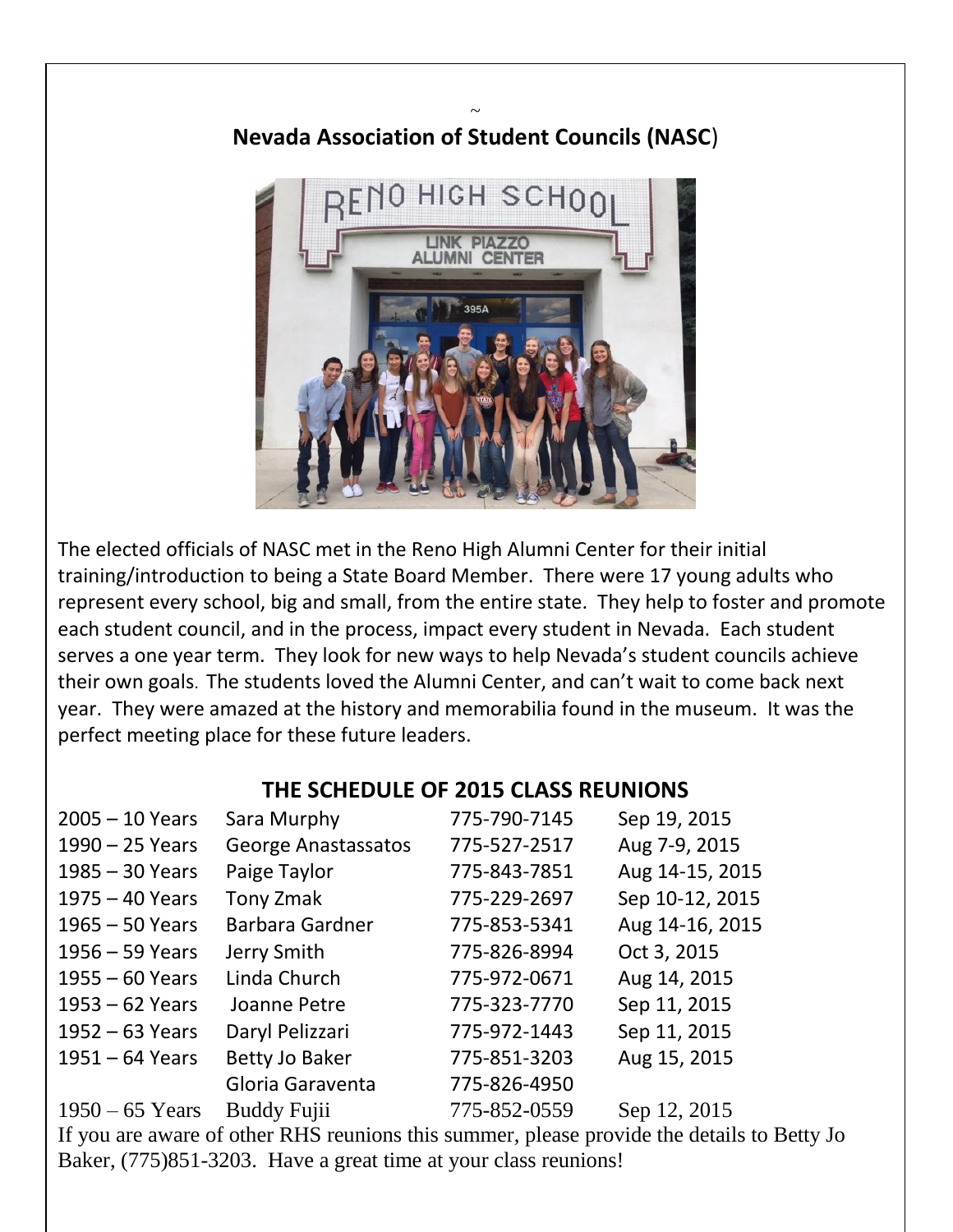# **ALUMNI NEWS**

- 1. **David Joseph Minedew**, Class of 1960, recently died. He was the class president during his junior and senior year. David was an original trustee of the RHS Alumni Association and contributed efforts in having the Reno High School Alumni Center built.
- 2. Edward C. Reed High School has established a permanent collection of items from Reed's life as a judge, lawyer, soldier, family man and education board member. He was a 1942 graduate of Reno High School, an all- state basketball player, and graduated at the top of his class. Reed died on June 1, 2013.
- 3. **Ray Gonsalves**, who died recently, was a boy's P.E. teacher and coach at RHS from 1957 to 1962. He then coached the Wooster football team to a state championship in 1967.
- 4. **Scott Owen**, Class of 1990, and his wife, Carrie, were featured in the RGJ as owners of the successful Reno Green Landscaping.
- 5. The RGJ published a list of the all-time top 25 players, coaches and administrators in UNR athletics -. The following are associated with Reno High:
	- **Chris Ault** Football, coach, and administrator (1965-67, 1976-2012). He was the RHS football coach in 1972.
	- **Dodie Post Gann**, RHS class of 1940, Skiing. She was the first great female athlete in Wolf Pack athletics. Dodie also skied in the 1948 and 1952 Olympics.
	- **Dick Trachok –** Football, coach, administrator (1946-49, 1959-86). While at RHS, Dick was a teacher and coach from (1950-1959) and won six football state titles in 10 years.
- 6. **Rick Trachok**, Class of 1970, was named Chairman of the Nevada Board of Regents. He was appointed to the board that oversees the state's eight public colleges by Governor Brian Sandoval in 2011 and was elected to keep the post in 2012 and 2014. He is the son of Dick Trachok.
- 7. **Oliver Aymar,** RHS Class of 1933, turned 100. He graduated from UNR, served in World War II, Korean War, and U.S. Diplomatic Corps in China. He later joined the Army Air Corps and assisted with the recovery of downed American pilots in China. After the war, Oliver helped locate the graves of Air Corps crash victims and other missing U.S. personnel in Asia. He worked for the Alpine Glass Company and later for the Desert Glass Company.
- 8. The family of **Betty Munley**, Class of 1951, has donated funds in her memory to RHSAA (Bronze Level Giving).
- 9. On July 5<sup>th</sup> the RGJ published a list of the top 100 local sports figures of 2014-15 in Northern Nevada. Those representing Reno High are **Pete Savage** (baseball coach), **Joey Lavallee** (wrestling), **Garrett Hampson** (baseball), **Mallory McMcGwire** (basketball), **Jared Becher** (golf), and **Cooper Krug** (baseball).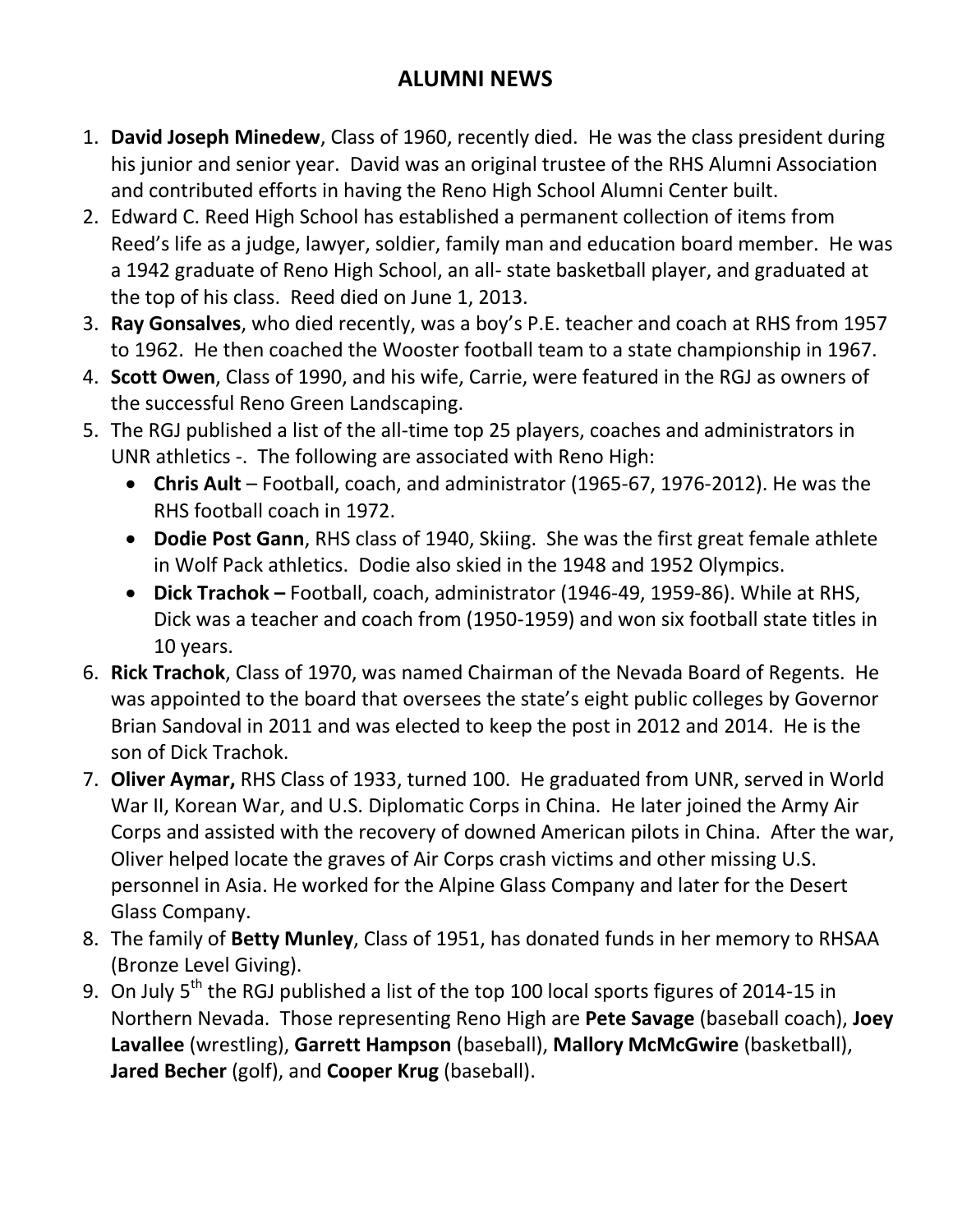### **70th RENO HIGH SCHOOL REUNION**

*On June 16, 2015, the Class of 1945 celebrated their 70th class reunion at Simon's Café. The following segment by Arianna Bennett was aired on June 17th on KTVN Channel 2 (Arianna is a 2006 RHS grad and her grandfather is Rod Barbash):*

What was it like to meet them again, and see them 70 years later?

 "I didn't recognize them! And I don't think they recognized me either," Says Don Hinkel. "They have all changed. We've all aged. Isn't that awful?" laughs Dorothy Gates.

 One hundred twenty four seniors made up the Reno High School Class of 1945. Today… They number 18. "This is really something. More than I expected. Yeah. 70 years is hard to believe," Says Hinkel.

 Looking through their photos from those days you'll see familiar elements of high school sports, dances, even the same high school newspaper….with just a few exceptions. "Everyone knew everyone. You could walk down Virginia Street and you said hello to everyone." Gates adds, "We would drag main in the evenings and have fun at that. And you just don't drag main anymore!"

 And teenagers in those days faced some very different realities. World War II needed all the recently turned 18-year-olds it could get. Many of these men were drafted before they even finished senior year. "March 10, I became 18. And two weeks later, I was drafted. Taken out of school and in the Navy," says Rod Barbash.

 Of the 53 boys in the class, nearly 40 served in the armed services. Not all of them returned. "First platoon.. they sent them to sea on several ships. Several of those ships were sunk." Hinkel adds, "I was in Okinawa…. When one of our classmates got killed…Reno was only 18,000, and we lost 46 people in World War II."

 A plaque with the names of the 46 Reno High School graduates killed in the war hangs in the entry of the building now. "It was tragic. It really, really was. We had just graduated from high school, and had not envisioned anything like that…but… God love them. They were there fighting for these United States and that was the important thing," says Gates.

 Called the 'Greatest Generation' these men and women lived through tough times, but talking to them now, you'll see that just seasoned some great senses of humor. "Had I known I was going to live this long, I'd have taken better care of myself!" say Barbash.

 And a real zest for life even at 88 years old. "When you get to be 88, you kind of slow down a little bit. But that doesn't mean that you're out of life," says Gates

 The Class of 1945 was one of the last classes to graduate from the original Reno High School which was located where the old Sundowner building is now in Downtown Reno.

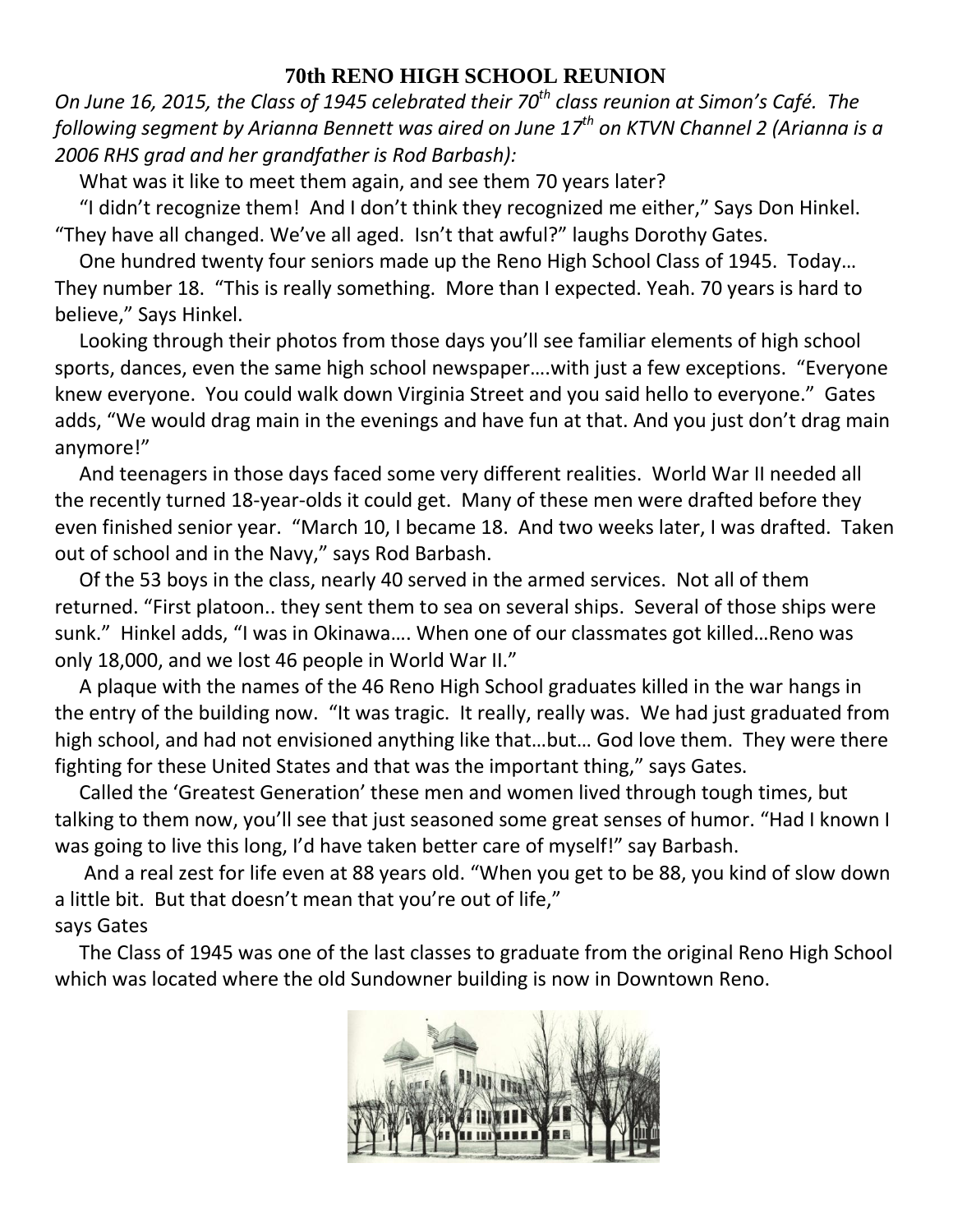## **ULTIMATE SACRIFICE**



*In the entry way to RHS mounted on the north wall is a large plaque honoring those Reno High students who died in the service of their country during World War II. The plaque contains the following names***:**

*Stanley Lehigh Elmo Zunino John Litchenbarry Clinton McKinley Robert Keenan John Rigabert Carroll Trowbridge Marshall Creel Merideth Johnson Joseph Haslett Melvin Radcliffe Reno Robustellini David Strang Wayne G. Nelson Carl Salmon John Jorgensen Michael Sbriglia Donald Good Bryce Platt Eric Young Robert Roberts Chas. Edwin Bath Edgar Gill Richard Sawyer Wm. A.Shaw Francis Menante Gail Brown Elmo Gabrielli Bill Poole Russell Byington Franklin Peck Arthur Rowe John T. Klitsch Frank Brown James M. Thompson Drew Smith Wendell Fritz Charles Turner William S. Palmer Richard Lee Lowrey*

*Leland Chaves Aldo Casagrande Frederick Coalwell Neil Laprese Ray D. Harris, Jr Clarence F. Strasser*

### **The Class of 1945 Needs Your Help**

The Class of 1945 would like to donate a plaque recognizing those RHS graduates who gave their lives in the Korean and Vietnam Wars. They recalled the plaque shown above at Reno High honoring those who died in WWII that was donated by the Classes of 1944 and 1945. One classmate, Dave Osborne, graduated from the US Military Academy at West Point and was an early casualty in the Korean War. Would the members of the classes of the 40's, 50's, and 60's search through their memories for any of your classmates who died in the service during the Korean or Vietnam Wars? If you can help, contact Earl Cooper at (775) 826-9161 or email: earlcooper.reno@gmail.com.